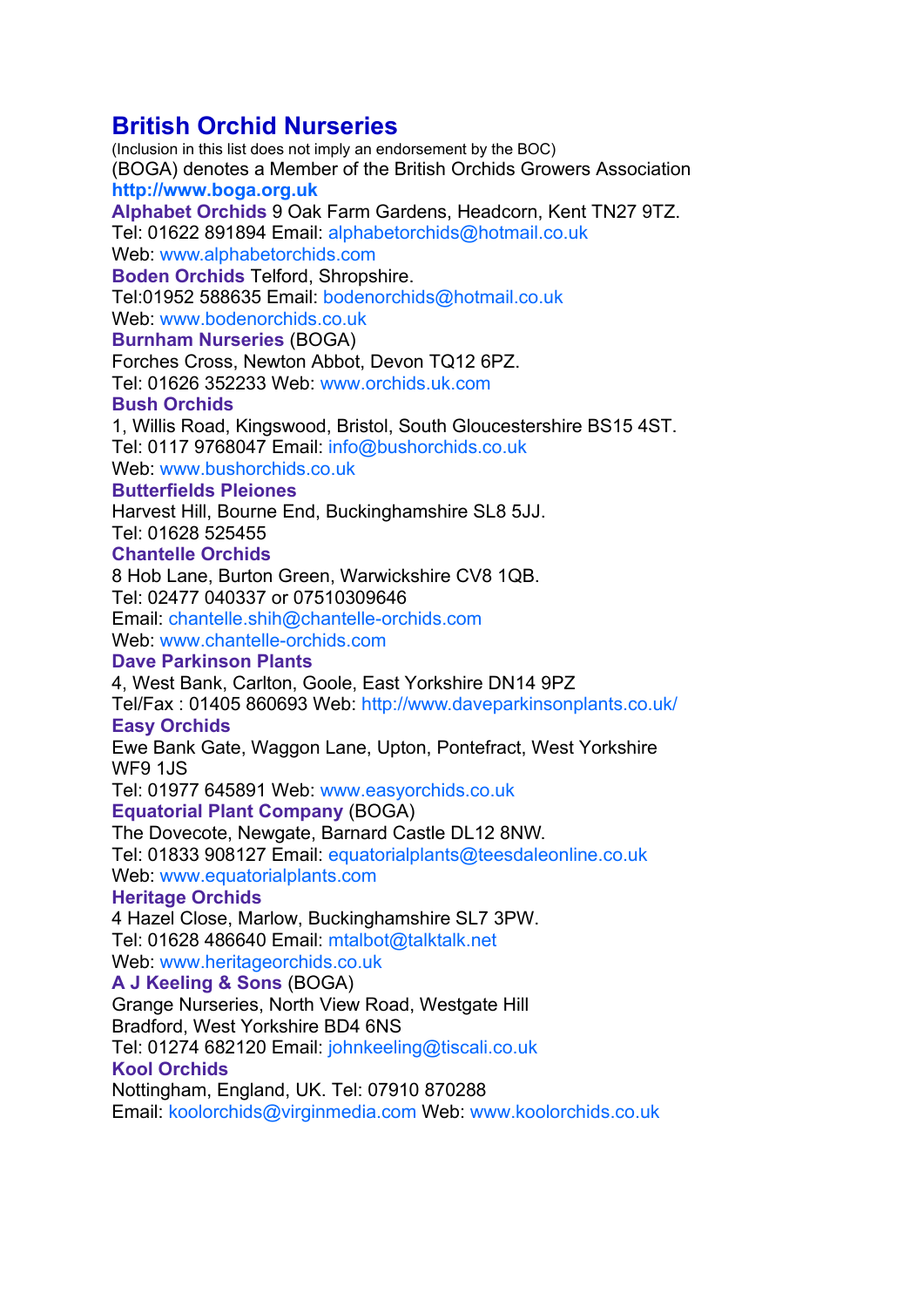### **Laneside Hardy Orchid Nursery** (BOGA)

74 Croston Road, Garstang, Preston PR3 1HR. Tel: 01995 605537 Email: jcrhutch@aol.com Web: www.lanesidehardyorchids.com **Laurence Hobbs Orchids Ltd**

Bailiffs Cottage Nursery, Hophurst Lane,

Crawley Down, West Sussex RH10 4LN. Tel: 01342 715142 Mobile: 07961 350053 Email: lhorchids@btinternet.com Web: www.laurencehobbsorchids.co.uk

### **McBean's Orchids**

Resting Oak Hill, Cooksbridge, Lewes, East Sussex BN8 4PR. Tel: 01273 400228 Web: www.mcbeansorchids.co.uk **Malcolm Perry Orchids**

298 Park Lane, Frampton Cotterell, South Gloucestershire BS36 2BL. Tel: 01454 773055

### **Orchid Alchemy** (BOGA)

5 Bourne Road, Corby Glen, Grantham NG22 4NR. Tel: 07867 919935 Email: Andrew@orchidalchemy.co.uk

Web: www.orchidalchemy.com

**Orchids by Post Ltd.** Flowervision Nurseries, Spout Lane,

Stanwell Moor, Middlesex TW19 6BN

Tel: 020 3393 8504 Email: info@orchidpost.co.uk Web: www.orchidpost.co.uk

**Orchids by Peter White** Middleton Cheney, Banbury OX17 2RF. Tel: 01295 712159 Email: peter@orchidsbypeterwhite.co.uk

Web: www.orchidsbypeterwhite.co.uk

**Orchids Direct** Tel: 07982 245544 or 07771 620486

Email: sales@orchids-direct.co.uk Web: www.orchids-direct.co.uk

**Orchid Meadow** 14 Cullesden Road, Kenley, Surrey CR8 5LR

Email: Anthony.heys@sky.com Web: www.orchidmeadow.co.uk **Phalaenopsis And More**

50 Fir Tree Gardens, Shirley, Croydon, CR0 8 JQ

Telephone: 07951 070 637 Email: info@phalaenopsisandmore.co.uk Website: www.phalaenopsisandmore.co.uk

### **Phoenix Orchids** (BOGA)

Pennine House, 50 Pinnar Lane, Southowram, West Yorkshire HX3 9QT. Tel: 01422 362509

**Ratcliffe Orchids Ltd.** (BOGA)

Picot Lane, Owslebury, Winchester SO21 1LR. Tel: 01962 777372 Email: ratcliffeorchids@uwclub.net Web: www.ratcliffeorchids.co.uk

# **Ray Creek Orchids** (BOGA)

7 Jacklin Lane, Luddington, Scunthorpe, North Lincolnshire DN17 4RB Tel: 01724 798445 Email: raysinorchids@btinternet.com Web: www.raycreekorchids.com

### **Royden Orchids** (BOGA)

Perks Lane, Prestwood, Bucks, HP16 OJD Tel: 01494 863224 Email: royden.orchids@gmail.com

### **Springwood Pleiones**

8 Tredgold Avenue, Bramhope, Leeds LS16 9BU Tel: 0113 2301158 Email: Ken@pleiones.com Web: www.pleiones.com